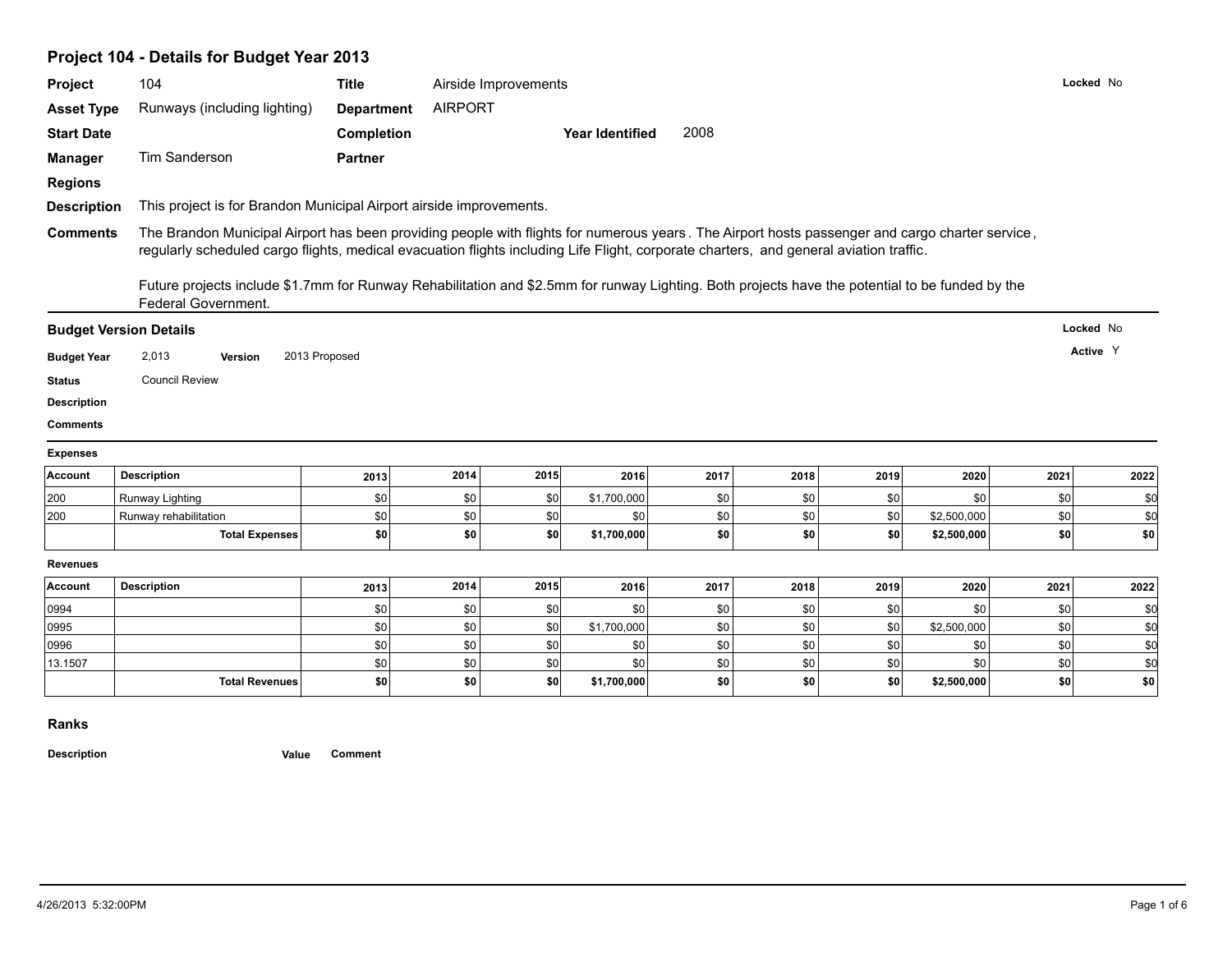### **Operating Budget Impact**

| <b>Effective Date</b>   | Account      | Type               | Amount | <b>FTE Impact</b> |              |
|-------------------------|--------------|--------------------|--------|-------------------|--------------|
|                         |              |                    |        |                   |              |
|                         |              |                    |        |                   |              |
|                         |              |                    |        |                   |              |
|                         |              |                    |        |                   |              |
| <b>Related Projects</b> |              |                    |        |                   |              |
|                         |              |                    |        |                   |              |
|                         |              |                    |        |                   |              |
| Project                 | <b>Title</b> | <b>Description</b> |        |                   | Year Version |
|                         |              |                    |        |                   |              |
|                         |              |                    |        |                   |              |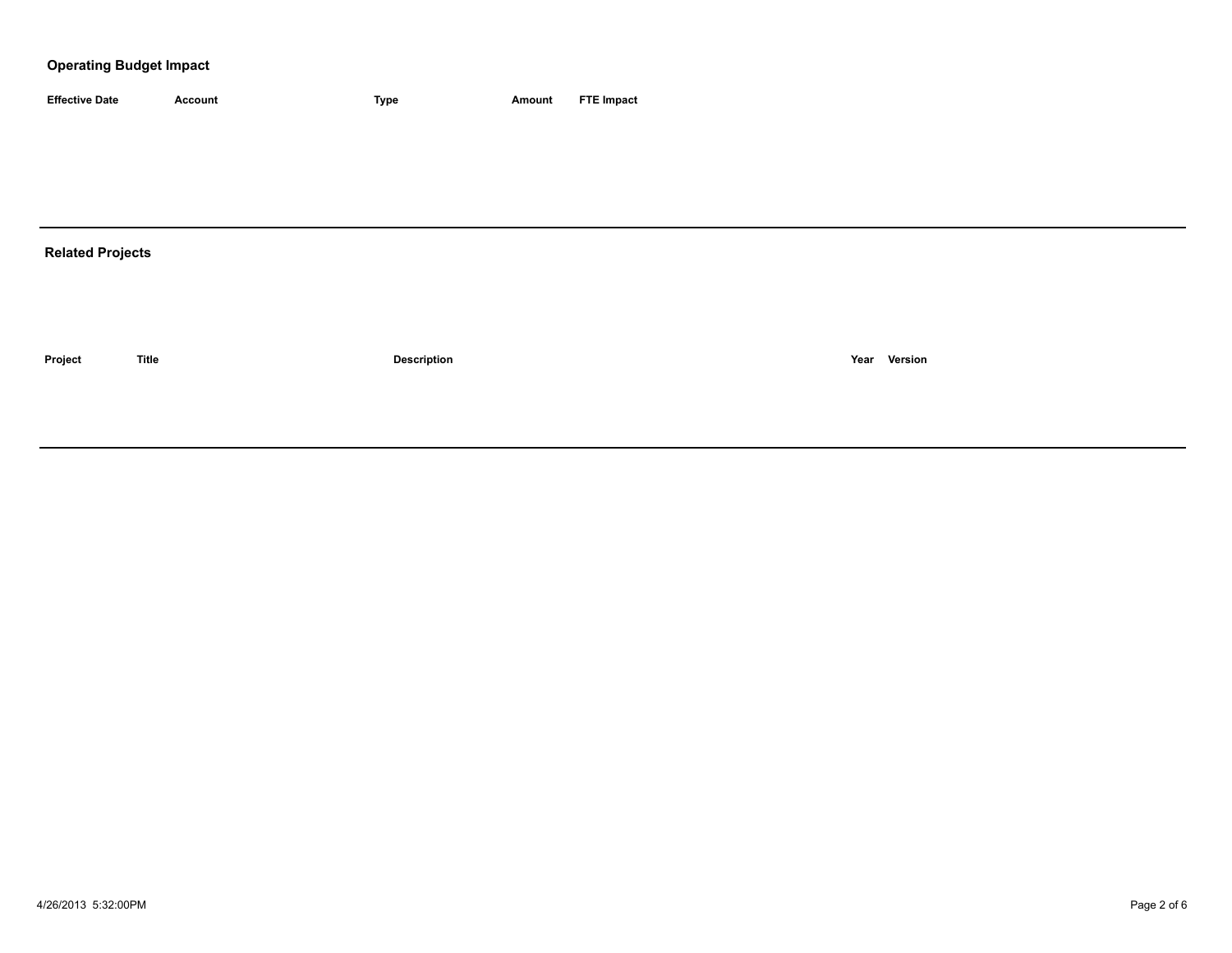## **Project 892 - Details for Budget Year 2013**

|                                                                                                                                                                                                                       | 892                                                                                                                                                                                                                                                                                                                                                                                                                             | <b>Title</b>      |                | <b>Building and Grounds</b> |                        |      |      |      |             |      | Locked No |
|-----------------------------------------------------------------------------------------------------------------------------------------------------------------------------------------------------------------------|---------------------------------------------------------------------------------------------------------------------------------------------------------------------------------------------------------------------------------------------------------------------------------------------------------------------------------------------------------------------------------------------------------------------------------|-------------------|----------------|-----------------------------|------------------------|------|------|------|-------------|------|-----------|
| <b>Asset Type</b>                                                                                                                                                                                                     | Other buildings                                                                                                                                                                                                                                                                                                                                                                                                                 | <b>Department</b> | <b>AIRPORT</b> |                             |                        |      |      |      |             |      |           |
| <b>Start Date</b>                                                                                                                                                                                                     |                                                                                                                                                                                                                                                                                                                                                                                                                                 | <b>Completion</b> |                |                             | <b>Year Identified</b> | 2008 |      |      |             |      |           |
| <b>Manager</b>                                                                                                                                                                                                        | Tim Sanderson                                                                                                                                                                                                                                                                                                                                                                                                                   | <b>Partner</b>    |                |                             |                        |      |      |      |             |      |           |
| <b>Regions</b>                                                                                                                                                                                                        |                                                                                                                                                                                                                                                                                                                                                                                                                                 |                   |                |                             |                        |      |      |      |             |      |           |
| <b>Description</b>                                                                                                                                                                                                    | This project is for upgrades to the Brandon Municipal Airport Building and Grounds (excluding the air-side portion).                                                                                                                                                                                                                                                                                                            |                   |                |                             |                        |      |      |      |             |      |           |
|                                                                                                                                                                                                                       |                                                                                                                                                                                                                                                                                                                                                                                                                                 |                   |                |                             |                        |      |      |      |             |      |           |
| <b>Comments</b>                                                                                                                                                                                                       | The parking lot is budgeted for replacement in 2020. The existing is very old and rough with an abundance of cracks,<br>dips and deterioration, becoming a safety issue for visitors to the airport terminal.                                                                                                                                                                                                                   |                   |                |                             |                        |      |      |      |             |      |           |
|                                                                                                                                                                                                                       | The Airport Maintenance Garage is budgeted for replacement in 2020. \$700,000 for relocation and replacement of the building is required to<br>improve safety and daily operations at the airport. Currently the garage is approx 50 years old, extremely inefficient, and is not meeting the needs of<br>airport operations and storage of airport equipment.                                                                  |                   |                |                             |                        |      |      |      |             |      |           |
|                                                                                                                                                                                                                       | Consulting fees are for the detailed design of a new maintenance garage. The Airport Maintenance Garage currently has underground fuel storage<br>tanks on site which will be required to be above ground fuel storage tanks to comply with Manitoba Conservation guidelines for fuel storage. That<br>Capital project is scheduled for 2015.                                                                                   |                   |                |                             |                        |      |      |      |             |      |           |
|                                                                                                                                                                                                                       | The airport Terminal is budgeted for a full renovation of the main floor in 2020. This renovation is critical for any economic development such as air<br>service at the airport. The existing Terminal is very outdated and inefficient. Detailed designs were completed by Airbiz consulting in 2008 for the<br>renovations of the terminal. Note, should WestJet come to Brandon, this project would have to be accelerated. |                   |                |                             |                        |      |      |      |             |      |           |
|                                                                                                                                                                                                                       |                                                                                                                                                                                                                                                                                                                                                                                                                                 |                   |                |                             |                        |      |      |      |             |      |           |
|                                                                                                                                                                                                                       |                                                                                                                                                                                                                                                                                                                                                                                                                                 |                   |                |                             |                        |      |      |      |             |      | Locked No |
|                                                                                                                                                                                                                       | 2,013<br>Version                                                                                                                                                                                                                                                                                                                                                                                                                | 2013 Proposed     |                |                             |                        |      |      |      |             |      | Active Y  |
|                                                                                                                                                                                                                       |                                                                                                                                                                                                                                                                                                                                                                                                                                 |                   |                |                             |                        |      |      |      |             |      |           |
|                                                                                                                                                                                                                       | <b>Council Review</b>                                                                                                                                                                                                                                                                                                                                                                                                           |                   |                |                             |                        |      |      |      |             |      |           |
|                                                                                                                                                                                                                       |                                                                                                                                                                                                                                                                                                                                                                                                                                 |                   |                |                             |                        |      |      |      |             |      |           |
|                                                                                                                                                                                                                       |                                                                                                                                                                                                                                                                                                                                                                                                                                 |                   |                |                             |                        |      |      |      |             |      |           |
|                                                                                                                                                                                                                       |                                                                                                                                                                                                                                                                                                                                                                                                                                 |                   |                |                             |                        |      |      |      |             |      |           |
|                                                                                                                                                                                                                       | <b>Description</b>                                                                                                                                                                                                                                                                                                                                                                                                              | 2013              | 2014           | 2015                        | 2016                   | 2017 | 2018 | 2019 | 2020        | 2021 | 2022      |
|                                                                                                                                                                                                                       | detailed design                                                                                                                                                                                                                                                                                                                                                                                                                 | \$0               | \$50,000       | \$0                         | \$0                    | \$0  | \$0  | \$0  | \$0         | \$0  | \$0       |
|                                                                                                                                                                                                                       | fuel tank                                                                                                                                                                                                                                                                                                                                                                                                                       | \$0               | \$0            | \$40,000                    | \$0                    | \$0  | \$0  | \$0  | \$0         | \$0  | \$0       |
|                                                                                                                                                                                                                       | Development Plan                                                                                                                                                                                                                                                                                                                                                                                                                | \$120,000         | \$0            | \$0                         | \$0                    | \$0  | \$0  | \$0  | \$0         | \$0  | \$0       |
|                                                                                                                                                                                                                       | fencing                                                                                                                                                                                                                                                                                                                                                                                                                         | \$0               | \$0            | \$0                         | \$0                    | \$0  | \$0  | \$0  | \$0         | \$0  | \$0       |
|                                                                                                                                                                                                                       | full renovation of terminal                                                                                                                                                                                                                                                                                                                                                                                                     | \$0               | \$0            | \$0                         | \$0                    | \$0  | \$0  | \$0  | \$1,000,000 | \$0  | \$0       |
|                                                                                                                                                                                                                       | maintenance garage                                                                                                                                                                                                                                                                                                                                                                                                              | \$0               | \$0            | \$0                         | \$0                    | \$0  | \$0  | \$0  | \$700,000   | \$0  | \$d       |
|                                                                                                                                                                                                                       | parking lot                                                                                                                                                                                                                                                                                                                                                                                                                     | \$0               | \$0            | \$0                         | \$0                    | \$0  | \$0  | \$0  | \$150,000   | \$0  | \$d       |
|                                                                                                                                                                                                                       | <b>Total Expenses</b>                                                                                                                                                                                                                                                                                                                                                                                                           | \$120,000         | \$50,000       | \$40,000                    | \$0                    | \$0  | \$0  | \$0  | \$1,850,000 | \$0  | \$0       |
|                                                                                                                                                                                                                       |                                                                                                                                                                                                                                                                                                                                                                                                                                 |                   |                |                             |                        |      |      |      |             |      |           |
| <b>Budget Version Details</b><br><b>Budget Year</b><br>Status<br><b>Description</b><br><b>Comments</b><br><b>Expenses</b><br>Account<br>0019<br>0410<br>200<br>200<br>200<br>200<br>200<br><b>Revenues</b><br>Account | <b>Description</b>                                                                                                                                                                                                                                                                                                                                                                                                              | 2013              | 2014           | 2015                        | 2016                   | 2017 | 2018 | 2019 | 2020        | 2021 | 2022      |
| 13.1507                                                                                                                                                                                                               |                                                                                                                                                                                                                                                                                                                                                                                                                                 | \$120,000         | \$50,000       | \$40,000                    | \$0                    | \$0  | \$0  | \$0  | \$1,850,000 | \$0  | \$0       |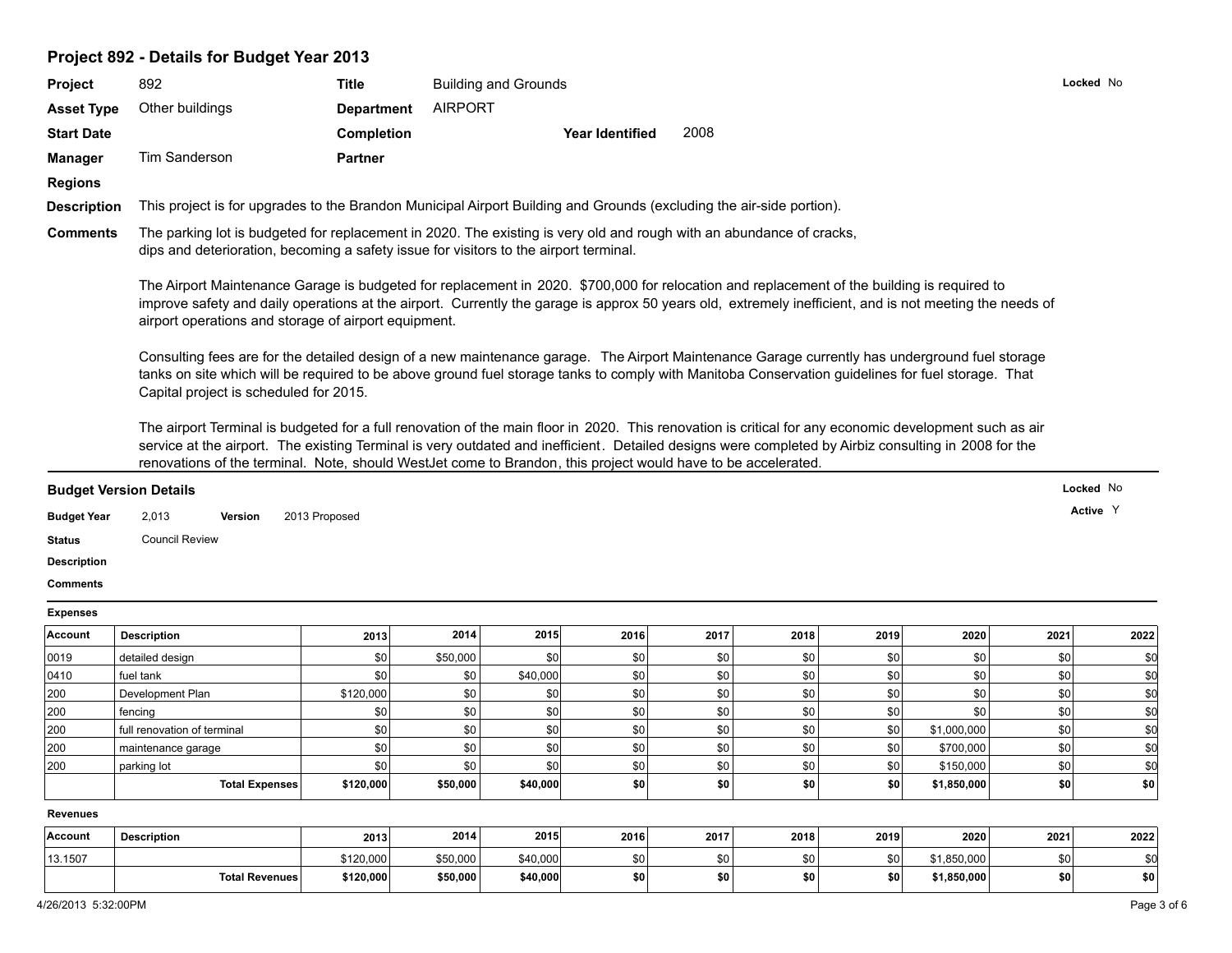#### **Ranks**

**Description Value Comment**

| <b>Operating Budget Impact</b> |              |             |        |                   |      |         |  |  |  |
|--------------------------------|--------------|-------------|--------|-------------------|------|---------|--|--|--|
| <b>Effective Date</b>          | Account      | <b>Type</b> | Amount | <b>FTE Impact</b> |      |         |  |  |  |
|                                |              |             |        |                   |      |         |  |  |  |
|                                |              |             |        |                   |      |         |  |  |  |
| <b>Related Projects</b>        |              |             |        |                   |      |         |  |  |  |
|                                |              |             |        |                   |      |         |  |  |  |
|                                |              |             |        |                   |      |         |  |  |  |
| Project                        | <b>Title</b> | Description |        |                   | Year | Version |  |  |  |
|                                |              |             |        |                   |      |         |  |  |  |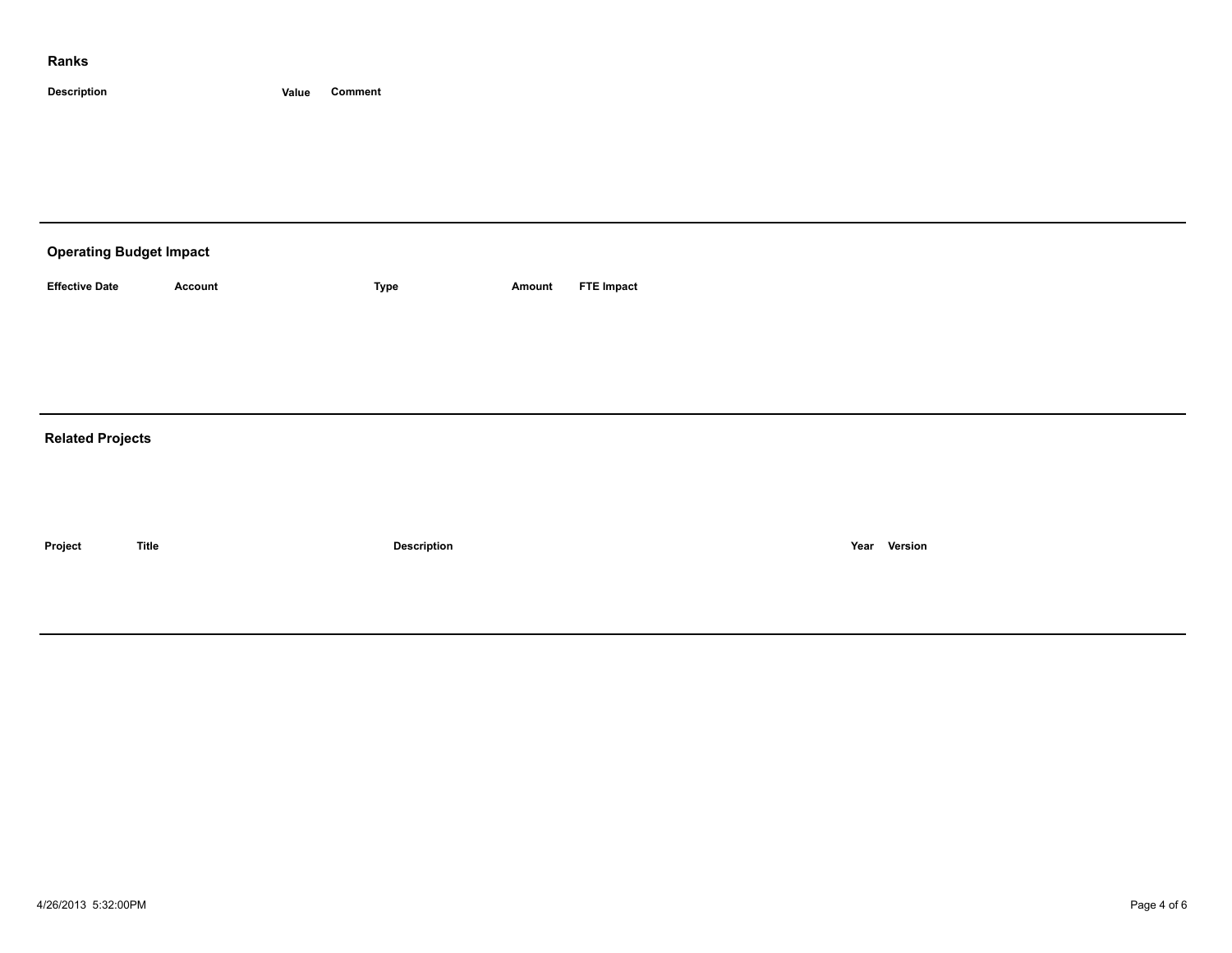|                    | Project 158 - Details for Budget Year 2013                                                                                                                                                                                                                                                                                                                                                                                                                                                                                                                                                                                                                            |                   |                 |            |                                        |            |            |            |            |            |            |
|--------------------|-----------------------------------------------------------------------------------------------------------------------------------------------------------------------------------------------------------------------------------------------------------------------------------------------------------------------------------------------------------------------------------------------------------------------------------------------------------------------------------------------------------------------------------------------------------------------------------------------------------------------------------------------------------------------|-------------------|-----------------|------------|----------------------------------------|------------|------------|------------|------------|------------|------------|
| Project            | 158                                                                                                                                                                                                                                                                                                                                                                                                                                                                                                                                                                                                                                                                   | <b>Title</b>      |                 |            | Equipment replacement and refurbishing |            |            |            |            |            | Locked No  |
| <b>Asset Type</b>  | Special purpose motor vehicles Department                                                                                                                                                                                                                                                                                                                                                                                                                                                                                                                                                                                                                             |                   | <b>AIRPORT</b>  |            |                                        |            |            |            |            |            |            |
| <b>Start Date</b>  |                                                                                                                                                                                                                                                                                                                                                                                                                                                                                                                                                                                                                                                                       | <b>Completion</b> |                 |            | <b>Year Identified</b>                 | 2008       |            |            |            |            |            |
| <b>Manager</b>     | Tim Sanderson 729-2130                                                                                                                                                                                                                                                                                                                                                                                                                                                                                                                                                                                                                                                | <b>Partner</b>    |                 |            |                                        |            |            |            |            |            |            |
| <b>Regions</b>     |                                                                                                                                                                                                                                                                                                                                                                                                                                                                                                                                                                                                                                                                       |                   |                 |            |                                        |            |            |            |            |            |            |
| <b>Description</b> | This project is specifically for airport equipment capital replacements.                                                                                                                                                                                                                                                                                                                                                                                                                                                                                                                                                                                              |                   |                 |            |                                        |            |            |            |            |            |            |
|                    |                                                                                                                                                                                                                                                                                                                                                                                                                                                                                                                                                                                                                                                                       |                   |                 |            |                                        |            |            |            |            |            |            |
| <b>Comments</b>    |                                                                                                                                                                                                                                                                                                                                                                                                                                                                                                                                                                                                                                                                       |                   |                 |            |                                        |            |            |            |            |            |            |
|                    | <b>Budget Version Details</b>                                                                                                                                                                                                                                                                                                                                                                                                                                                                                                                                                                                                                                         |                   |                 |            |                                        |            |            |            |            |            | Locked No  |
| <b>Budget Year</b> | 2,013<br><b>Version</b>                                                                                                                                                                                                                                                                                                                                                                                                                                                                                                                                                                                                                                               | 2013 Proposed     |                 |            |                                        |            |            |            |            |            | Active Y   |
| <b>Status</b>      | <b>Council Review</b>                                                                                                                                                                                                                                                                                                                                                                                                                                                                                                                                                                                                                                                 |                   |                 |            |                                        |            |            |            |            |            |            |
| <b>Description</b> |                                                                                                                                                                                                                                                                                                                                                                                                                                                                                                                                                                                                                                                                       |                   |                 |            |                                        |            |            |            |            |            |            |
|                    | passengers at the airport. Parts for this truck are very difficult to find and general maintenance is very<br>time consuming and costly. Crash Fire Trucks are a major factor when airlines are considering<br>scheduled service at an airport.<br>The current loader is a 1994 Case 721B which is also past it's life expectancy. This unit will be 18<br>years old and is also in continuous need of repairs. Performance is inadequate when compared to<br>today's technology. The loader is used the most in the winter for clearing the airside apron, parking<br>lots, roads and also clearing roads at the Fire college which creates revenue for the airport. |                   |                 |            |                                        |            |            |            |            |            |            |
| <b>Expenses</b>    |                                                                                                                                                                                                                                                                                                                                                                                                                                                                                                                                                                                                                                                                       |                   |                 |            |                                        |            |            |            |            |            |            |
| Account            | <b>Description</b>                                                                                                                                                                                                                                                                                                                                                                                                                                                                                                                                                                                                                                                    | 2013              | 2014            | 2015       | 2016                                   | 2017       | 2018       | 2019       | 2020       | 2021       | 2022       |
| 0410               | <b>AARF Truck 1</b>                                                                                                                                                                                                                                                                                                                                                                                                                                                                                                                                                                                                                                                   | \$622,000         | \$0             | \$0        | \$0                                    | \$0        | \$0        | \$0        | \$0        | \$0        | \$0        |
| 0410               | loader                                                                                                                                                                                                                                                                                                                                                                                                                                                                                                                                                                                                                                                                | \$235,000         | \$0             | \$0        | \$0                                    | \$0        | \$0        | \$0        | \$0        | \$0        | \$0        |
| 0410               | staff truck                                                                                                                                                                                                                                                                                                                                                                                                                                                                                                                                                                                                                                                           | \$0               | \$0             | \$0        | \$0                                    | \$0        | \$0        | \$0        | \$0        | 30         | \$d        |
| 0410               | sweeper                                                                                                                                                                                                                                                                                                                                                                                                                                                                                                                                                                                                                                                               | \$0               | \$0<br>\$46,000 | \$0<br>\$0 | \$0                                    | \$0        | \$0        | \$0        | \$0<br>\$0 | \$0<br>\$0 | \$d<br>\$d |
| 0410               | T65 (Emergency Response)<br>Total Expenses                                                                                                                                                                                                                                                                                                                                                                                                                                                                                                                                                                                                                            | \$0<br>\$857,000  | \$46,000        | \$0        | \$0<br>\$0                             | \$0<br>\$0 | \$0<br>\$0 | \$0<br>\$0 | \$0        | \$0        | \$0        |
|                    |                                                                                                                                                                                                                                                                                                                                                                                                                                                                                                                                                                                                                                                                       |                   |                 |            |                                        |            |            |            |            |            |            |
| <b>Revenues</b>    |                                                                                                                                                                                                                                                                                                                                                                                                                                                                                                                                                                                                                                                                       |                   |                 |            |                                        |            |            |            |            |            |            |
| Account            | <b>Description</b>                                                                                                                                                                                                                                                                                                                                                                                                                                                                                                                                                                                                                                                    | 2013              | 2014            | 2015       | 2016                                   | 2017       | 2018       | 2019       | 2020       | 2021       | 2022       |
| 13.1507            | Airport Reserve                                                                                                                                                                                                                                                                                                                                                                                                                                                                                                                                                                                                                                                       | \$0               | \$0             | \$0        | \$0                                    | \$0        | \$0        | \$0        | \$0        | \$0        | \$0        |
| 13.1508            |                                                                                                                                                                                                                                                                                                                                                                                                                                                                                                                                                                                                                                                                       | \$857,000         | \$46,000        | \$0        | \$0                                    | \$0        | \$0        | \$0        | \$0        | \$0        | \$0        |
|                    | <b>Total Revenues</b>                                                                                                                                                                                                                                                                                                                                                                                                                                                                                                                                                                                                                                                 | \$857,000         | \$46,000        | \$0        | \$0                                    | \$0        | \$0        | \$0        | \$0        | \$0        | \$0        |
|                    |                                                                                                                                                                                                                                                                                                                                                                                                                                                                                                                                                                                                                                                                       |                   |                 |            |                                        |            |            |            |            |            |            |